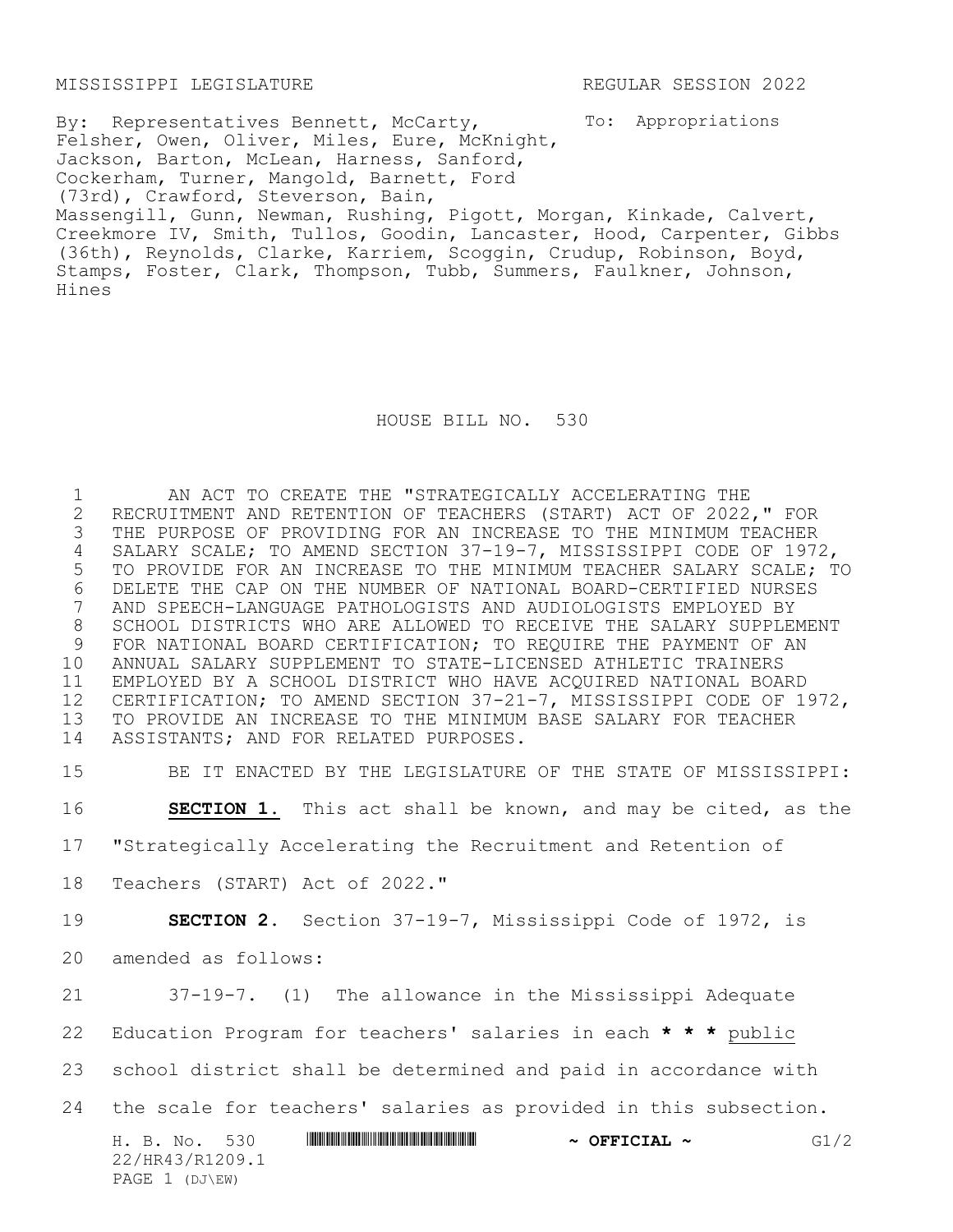For teachers holding the following types of licenses or the equivalent as determined by the State Board of Education, and the following number of years of teaching experience, the scale shall be as follows:

**\* \* \***

| 30 |                 |            | 2022-2023 AND SUBSEQUENT YEARS MINIMUM SALARY SCHEDULE |            |                 |
|----|-----------------|------------|--------------------------------------------------------|------------|-----------------|
| 31 | Years           |            |                                                        |            |                 |
| 32 | Exp.            | AAAA       | AAA                                                    | ΆA         | $\underline{A}$ |
| 33 | $\underline{0}$ | 45,608.00  | 44,944.00                                              | 44,280.00  | 43,000.00       |
| 34 | $\overline{1}$  | 45,608.00  | 44,944.00                                              | 44,280.00  | 43,000.00       |
| 35 | $\overline{2}$  | 45,608.00  | 44,944.00                                              | 44,280.00  | 43,000.00       |
| 36 | $\overline{3}$  | 46,402.00  | 45, 421.00                                             | 44,690.00  | 43, 135.00      |
| 37 | $\overline{4}$  | 47,196.00  | 45,898.00                                              | 45,100.00  | 43,380.00       |
| 38 | $\overline{5}$  | 47,990.00  | 46,625.00                                              | 45,510.00  | 43,625.00       |
| 39 | $\underline{6}$ | 48,784.00  | 47,352.00                                              | 45,920.00  | 43,870.00       |
| 40 | $\overline{1}$  | 49,578.00  | 48,079.00                                              | 46,580.00  | 44, 115.00      |
| 41 | $\frac{8}{1}$   | 50,372.00  | 48,806.00                                              | 47,240.00  | 44,360.00       |
| 42 | $\overline{9}$  | 51,166.00  | 49,533.00                                              | 47,900.00  | 44,605.00       |
| 43 | 10              | 51,960.00  | 50,260.00                                              | 48,560.00  | 44,850.00       |
| 44 | $11$            | 52,754.00  | 50,987.00                                              | 49,220.00  | 45, 345.00      |
| 45 | 12              | 53,548.00  | 51,714.00                                              | 49,880.00  | 45,840.00       |
| 46 | 13              | 54, 342.00 | 52,441.00                                              | 50, 540.00 | 46, 335.00      |
| 47 | 14              | 55,136.00  | 53,168.00                                              | 51,200.00  | 46,830.00       |
| 48 | 15              | 55,930.00  | 53,895.00                                              | 51,860.00  | 47,325.00       |
| 49 | 16              | 56,724.00  | 54,622.00                                              | 52,520.00  | 47,820.00       |
|    |                 |            |                                                        |            |                 |

H. B. No. 530 \*HR43/R1209.1\* **~ OFFICIAL ~** 22/HR43/R1209.1 PAGE 2 (DJ\EW)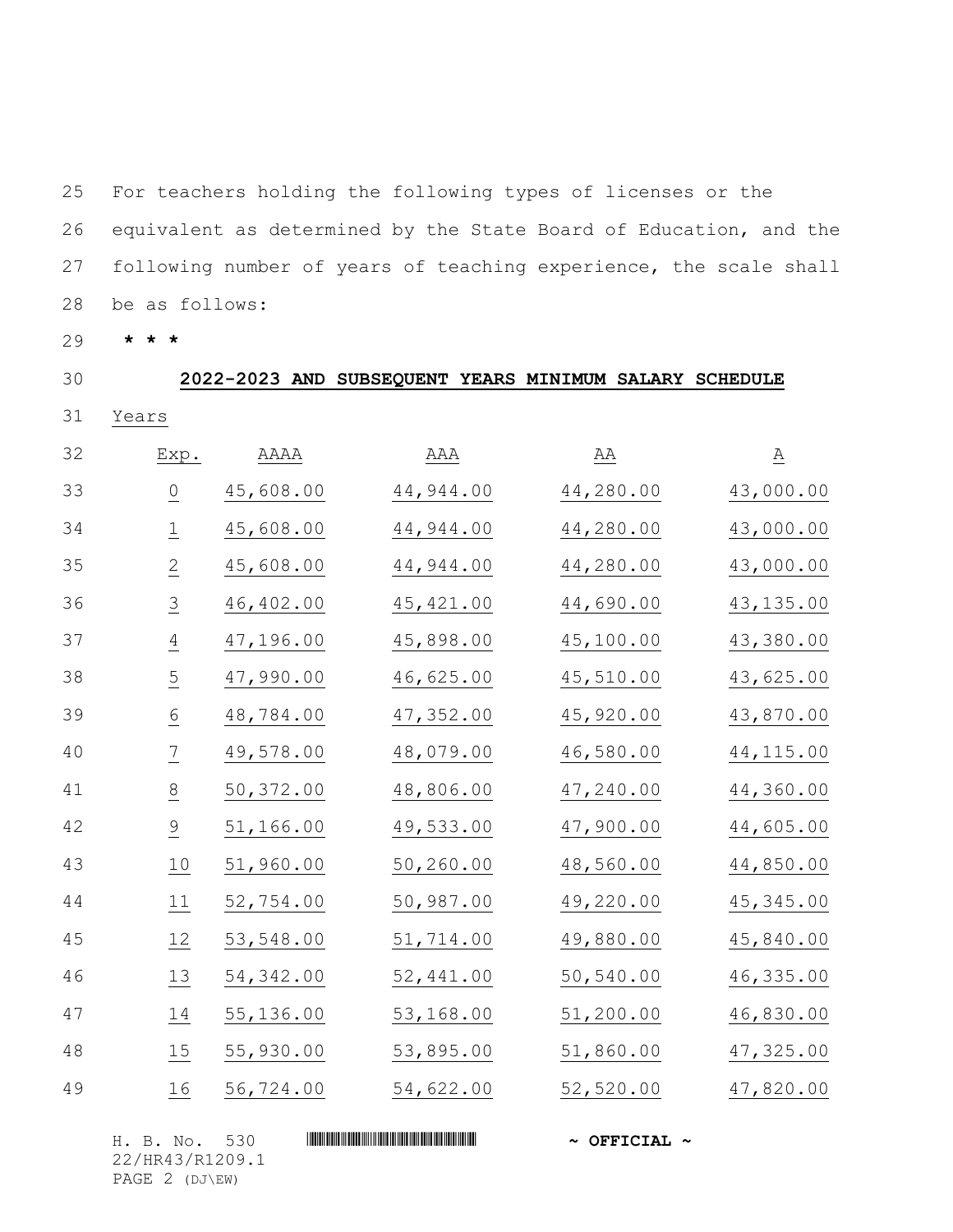| 50 | 17 | 57,518.00  | 55,349.00  | 53,180.00 | 48, 315.00 |
|----|----|------------|------------|-----------|------------|
| 51 | 18 | 58, 312.00 | 56,076.00  | 53,840.00 | 48,810.00  |
| 52 | 19 | 59,106.00  | 56,803.00  | 54,500.00 | 49,305.00  |
| 53 | 20 | 59,900.00  | 57,530.00  | 55,160.00 | 49,800.00  |
| 54 | 21 | 60,694.00  | 58,257.00  | 55,820.00 | 50,295.00  |
| 55 | 22 | 61,488.00  | 58,984.00  | 56,480.00 | 50,790.00  |
| 56 | 23 | 62,282.00  | 59,711.00  | 57,140.00 | 51,285.00  |
| 57 | 24 | 63,076.00  | 60,438.00  | 57,800.00 | 51,780.00  |
| 58 | 25 | 65,930.00  | 63,225.00  | 60,520.00 | 54,335.00  |
| 59 | 26 | 66,724.00  | 63,952.00  | 61,180.00 | 54,830.00  |
| 60 | 27 | 67,518.00  | 64,679.00  | 61,840.00 | 55, 325.00 |
| 61 | 28 | 68, 312.00 | 65,406.00  | 62,500.00 | 55,820.00  |
| 62 | 29 | 69,106.00  | 66,133.00  | 63,160.00 | 56, 315.00 |
| 63 | 30 | 69,900.00  | 66,860.00  | 63,820.00 | 56,810.00  |
| 64 | 31 | 70,694.00  | 67,587.00  | 64,480.00 | 57,305.00  |
| 65 | 32 | 71,488.00  | 68, 314.00 | 65,140.00 | 57,800.00  |
| 66 | 33 | 72,282.00  | 69,041.00  | 65,800.00 | 58,295.00  |
| 67 | 34 | 73,076.00  | 69,768.00  | 66,460.00 | 58,790.00  |
| 68 |    | 35 & above |            |           |            |
| 69 |    | 73,870.00  | 70,495.00  | 67,120.00 | 59,285.00  |

 It is the intent of the Legislature that any state funds made available for salaries of licensed personnel in excess of the funds paid for such salaries for the 1986-1987 school year shall be paid to licensed personnel pursuant to a personnel appraisal and compensation system implemented by the State Board of

| H. B. No. 530   | $\sim$ OFFICIAL $\sim$ |
|-----------------|------------------------|
| 22/HR43/R1209.1 |                        |
| PAGE 3 (DJ\EW)  |                        |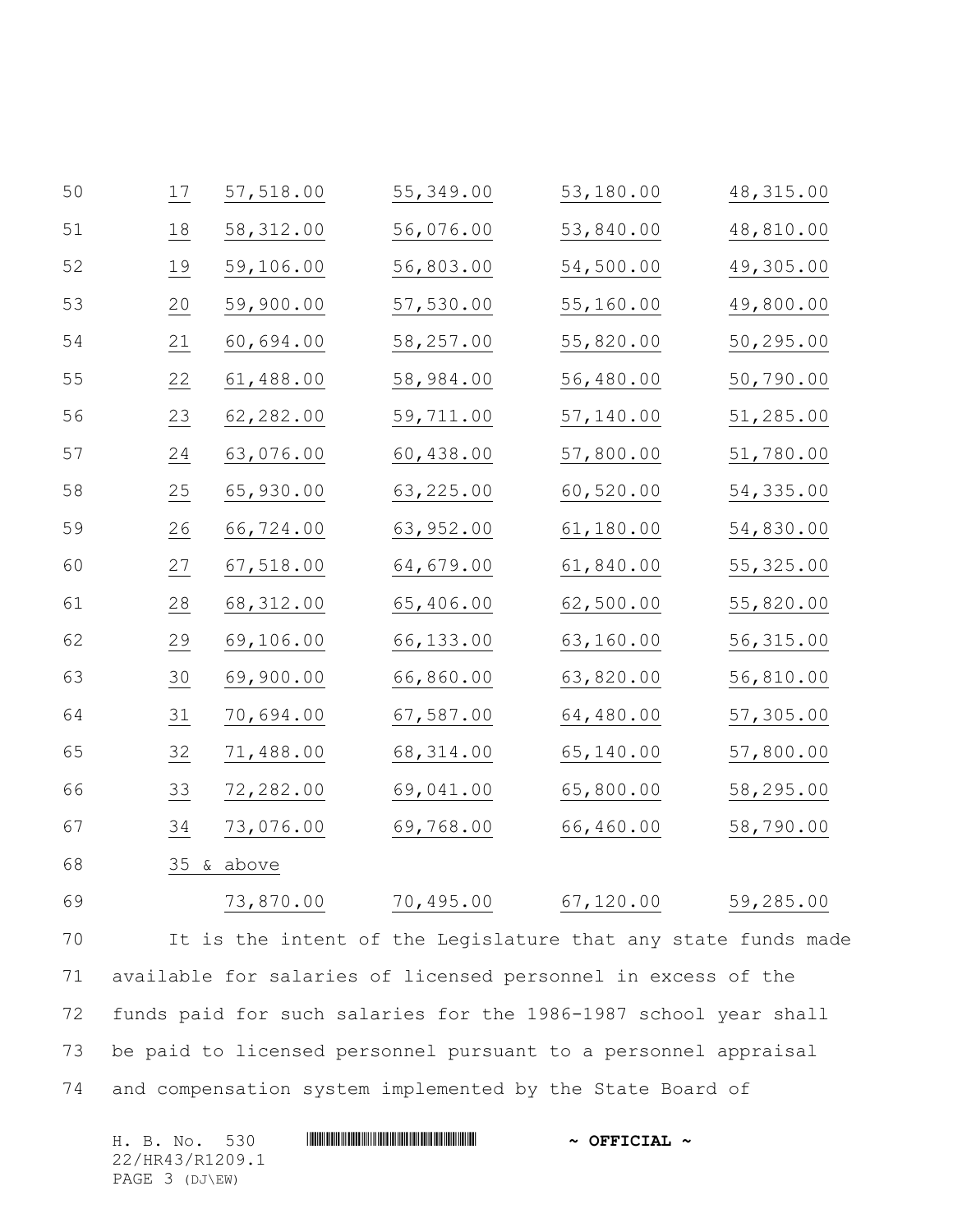Education. The State Board of Education shall have the authority to adopt and amend rules and regulations as are necessary to establish, administer and maintain the system.

 All teachers employed on a full-time basis shall be paid a minimum salary in accordance with the above scale. However, no school district shall receive any funds under this section for any school year during which the local supplement paid to any individual teacher shall have been reduced to a sum less than that paid to that individual teacher for performing the same duties from local supplement during the immediately preceding school year. The amount actually spent for the purposes of group health and/or life insurance shall be considered as a part of the aggregate amount of local supplement but shall not be considered a part of the amount of individual local supplement.

 The level of professional training of each teacher to be used in establishing the salary allotment for the teachers for each year shall be determined by the type of valid teacher's license issued to those teachers on or before October 1 of the current school year. **\* \* \*** However, **\* \* \*** school districts are authorized, in their discretion, to negotiate the salary levels applicable to **\* \* \*** licensed employees who are receiving retirement benefits from the retirement system of another state, and the annual experience increment provided above in Section 37-19-7 shall not be applicable to any such retired certificated employee.

22/HR43/R1209.1 PAGE 4 (DJ\EW)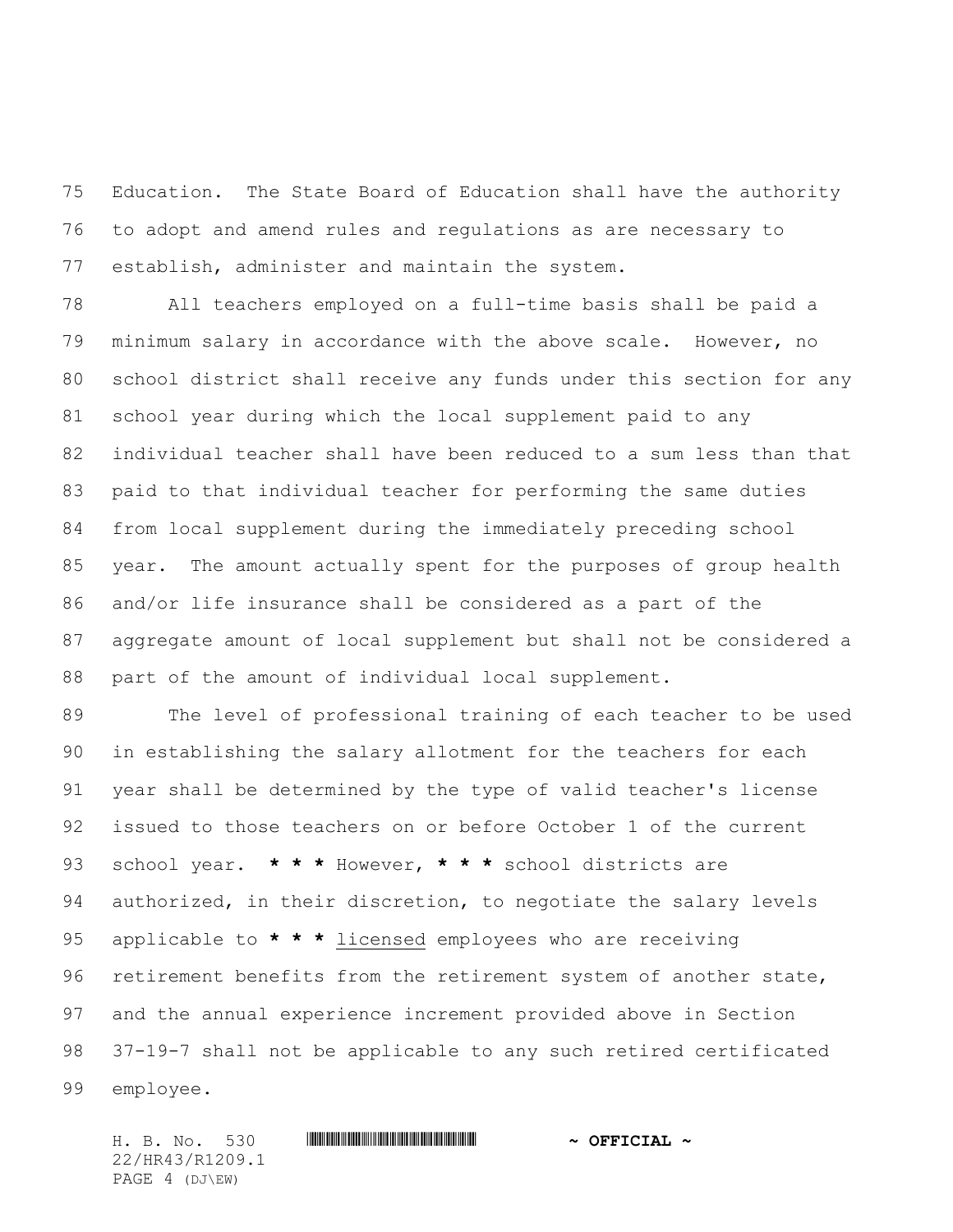(2) (a) The following employees shall receive an annual salary supplement in the amount of Six Thousand Dollars (\$6,000.00), plus fringe benefits, in addition to any other compensation to which the employee may be entitled:

 (i) Any licensed teacher who has met the requirements and acquired a Master Teacher certificate from the National Board for Professional Teaching Standards and who is employed by a local school board or the State Board of Education as a teacher and not as an administrator. Such teacher shall submit documentation to the State Department of Education that the certificate was received prior to October 15 in order to be eligible for the full salary supplement in the current school year, or the teacher shall submit such documentation to the State Department of Education prior to February 15 in order to be eligible for a prorated salary supplement beginning with the second term of the school year.

 (ii) A licensed nurse who has met the requirements and acquired a certificate from the National Board for Certification of School Nurses, Inc., and who is employed by a local school board or the State Board of Education as a school nurse and not as an administrator. The licensed school nurse shall submit documentation to the State Department of Education that the certificate was received before October 15 in order to be eligible for the full salary supplement in the current school year, or the licensed school nurse shall submit the documentation

H. B. No. 530 \*HR43/R1209.1\* **~ OFFICIAL ~** 22/HR43/R1209.1 PAGE 5 (DJ\EW)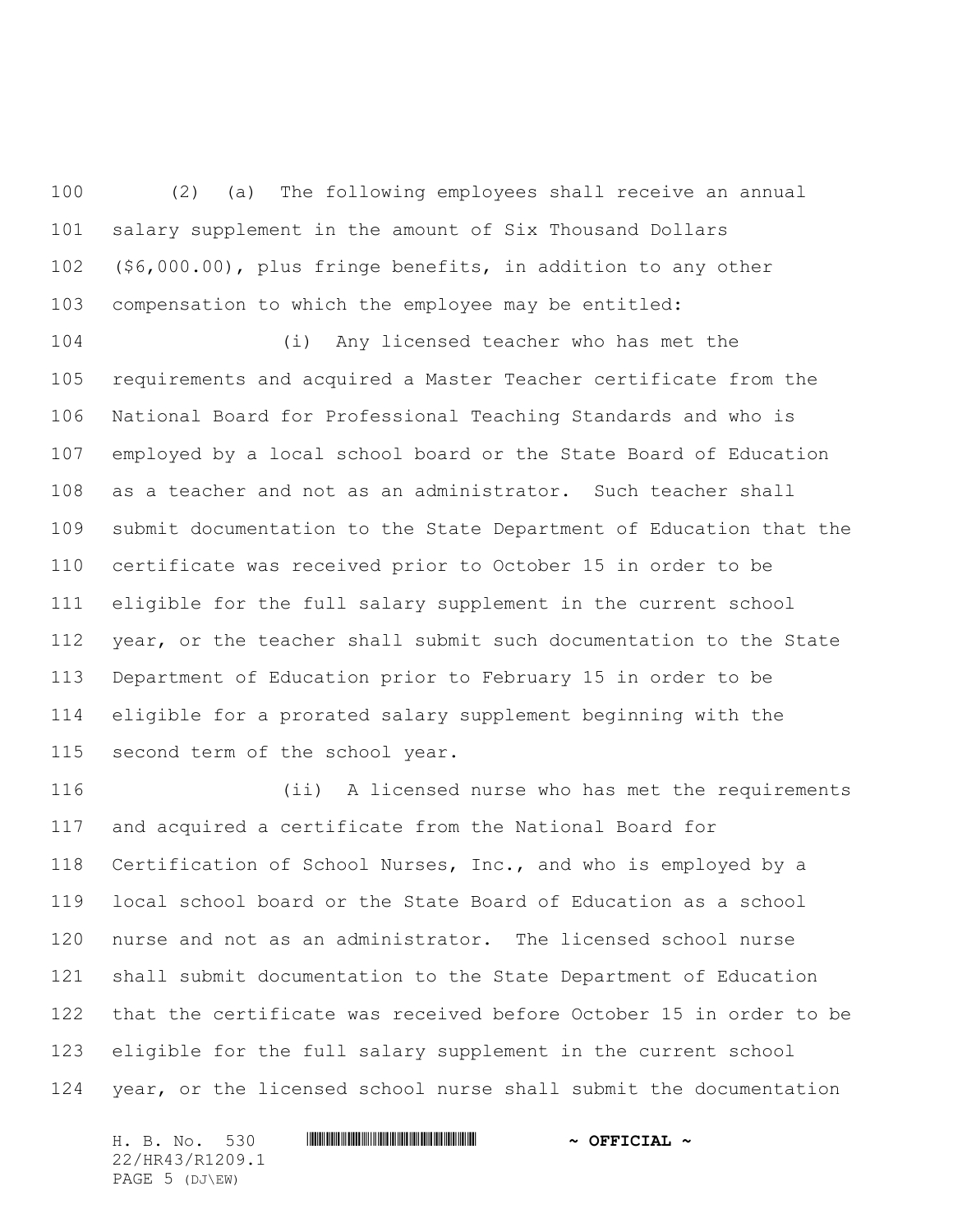to the State Department of Education before February 15 in order to be eligible for a prorated salary supplement beginning with the second term of the school year. **\* \* \***

 (iii) Any licensed school counselor who has met the requirements and acquired a National Certified School Counselor (NCSC) endorsement from the National Board of Certified Counselors and who is employed by a local school board or the State Board of Education as a counselor and not as an administrator. Such licensed school counselor shall submit documentation to the State Department of Education that the endorsement was received prior to October 15 in order to be eligible for the full salary supplement in the current school year, or the licensed school counselor shall submit such documentation to the State Department of Education prior to February 15 in order to be eligible for a prorated salary supplement beginning with the second term of the school year. However, any school counselor who started the National Board for Professional Teaching Standards process for school counselors between June 1, 2003, and June 30, 2004, and completes the requirements and acquires the Master Teacher certificate shall be 145 entitled to the master teacher supplement, and those counselors who complete the process shall be entitled to a one-time reimbursement for the actual cost of the process as outlined in paragraph (b) of this subsection.

H. B. No. 530 \*HR43/R1209.1\* **~ OFFICIAL ~** 22/HR43/R1209.1 PAGE 6 (DJ\EW)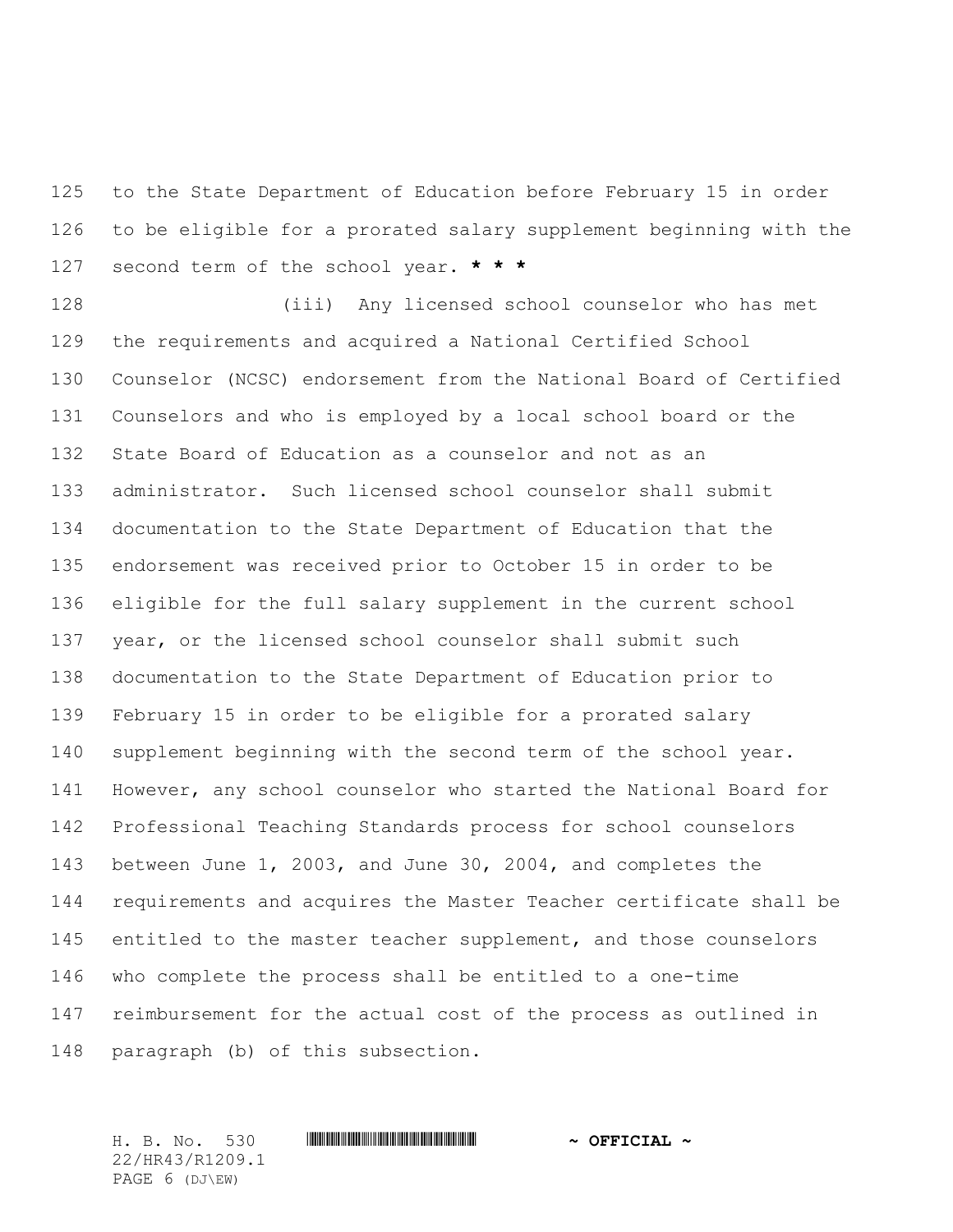(iv) Any licensed speech-language pathologist and audiologist who has met the requirements and acquired a Certificate of Clinical Competence from the American Speech-Language-Hearing Association and any certified academic language therapist (CALT) who has met the certification requirements of the Academic Language Therapy Association and who is employed by a local school board **\* \* \***. The licensed speech-language pathologist and audiologist and certified academic language therapist shall submit documentation to the State Department of Education that the certificate or endorsement was received before October 15 in order to be eligible for the full salary supplement in the current school year, or the licensed speech-language pathologist and audiologist and certified academic language therapist shall submit the documentation to the State Department of Education before February 15 in order to be eligible for a prorated salary supplement beginning with the second term of the school year. **\* \* \*** (v) Any licensed athletic trainer who has met the requirements and acquired Board Certification for the Athletic Trainer from the Board of Certification, Inc., and who is employed

by a local school board or the State Board of Education as an

athletic trainer and not as an administrator. The licensed

athletic trainer shall submit documentation to the State

Department of Education that the certificate was received before

October 15 in order to be eligible for the full salary supplement

| H. B. No. 530   | $\sim$ OFFICIAL $\sim$ |
|-----------------|------------------------|
| 22/HR43/R1209.1 |                        |
| PAGE 7 (DJ\EW)  |                        |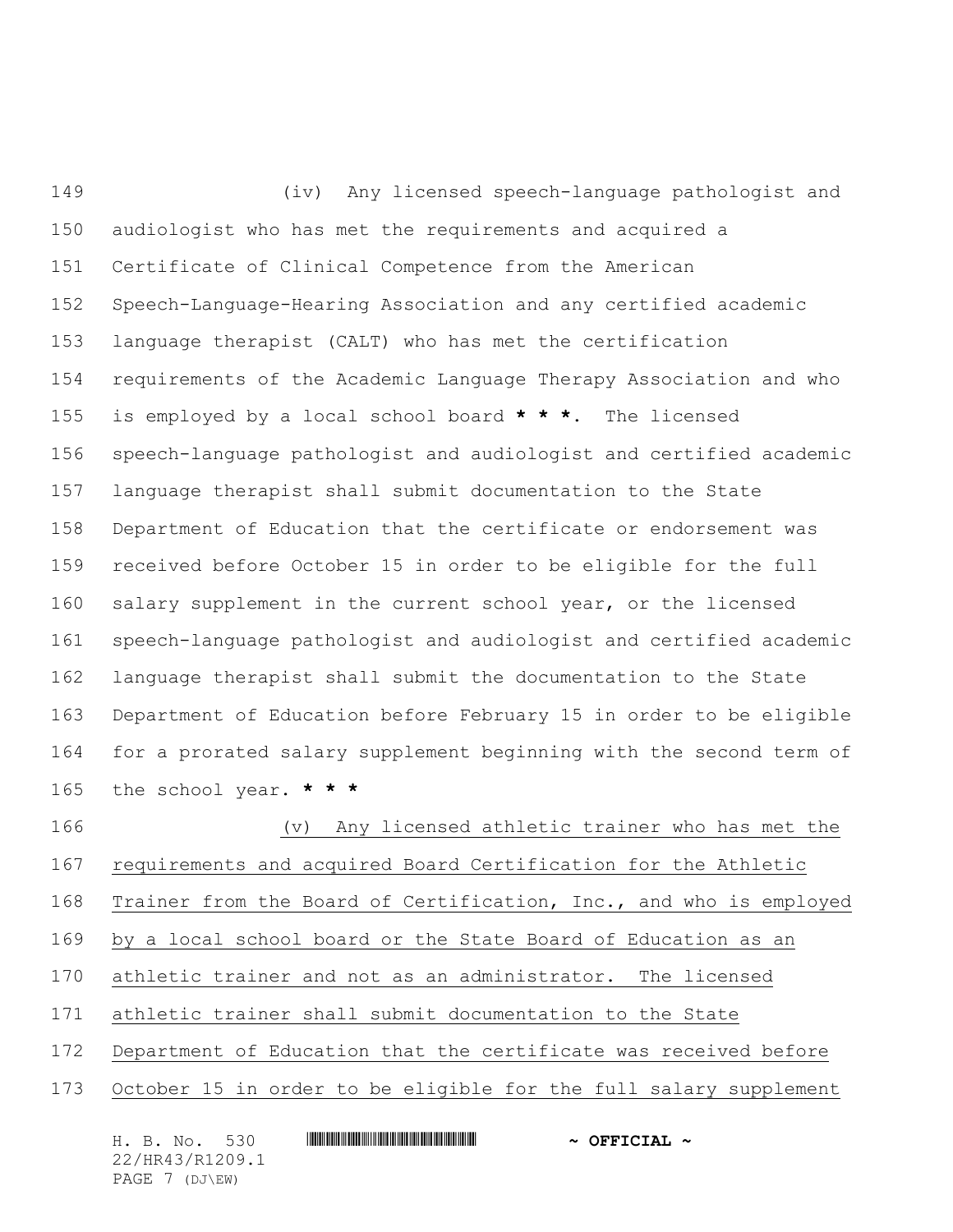in the current school year, or the licensed athletic trainer shall submit the documentation to the State Department of Education before February 15 in order to be eligible for a prorated salary supplement beginning with the second term of the school year.

 (b) An employee shall be reimbursed for the actual cost of completing each component of acquiring the certificate or endorsement, excluding any costs incurred for postgraduate courses, not to exceed Five Hundred Dollars (\$500.00) for each component, not to exceed four (4) components, for a teacher, school counselor or speech-language pathologist and audiologist, regardless of whether or not the process resulted in the award of the certificate or endorsement. A local school district or any private individual or entity may pay the cost of completing the process of acquiring the certificate or endorsement for any employee of the school district described under paragraph (a), and the State Department of Education shall reimburse the school 190 district for such cost, regardless of whether or not the process resulted in the award of the certificate or endorsement. If a private individual or entity has paid the cost of completing the process of acquiring the certificate or endorsement for an employee, the local school district may agree to directly reimburse the individual or entity for such cost on behalf of the employee.

 (c) All salary supplements, fringe benefits and process reimbursement authorized under this subsection shall be paid

H. B. No. 530 \*HR43/R1209.1\* **~ OFFICIAL ~** 22/HR43/R1209.1 PAGE 8 (DJ\EW)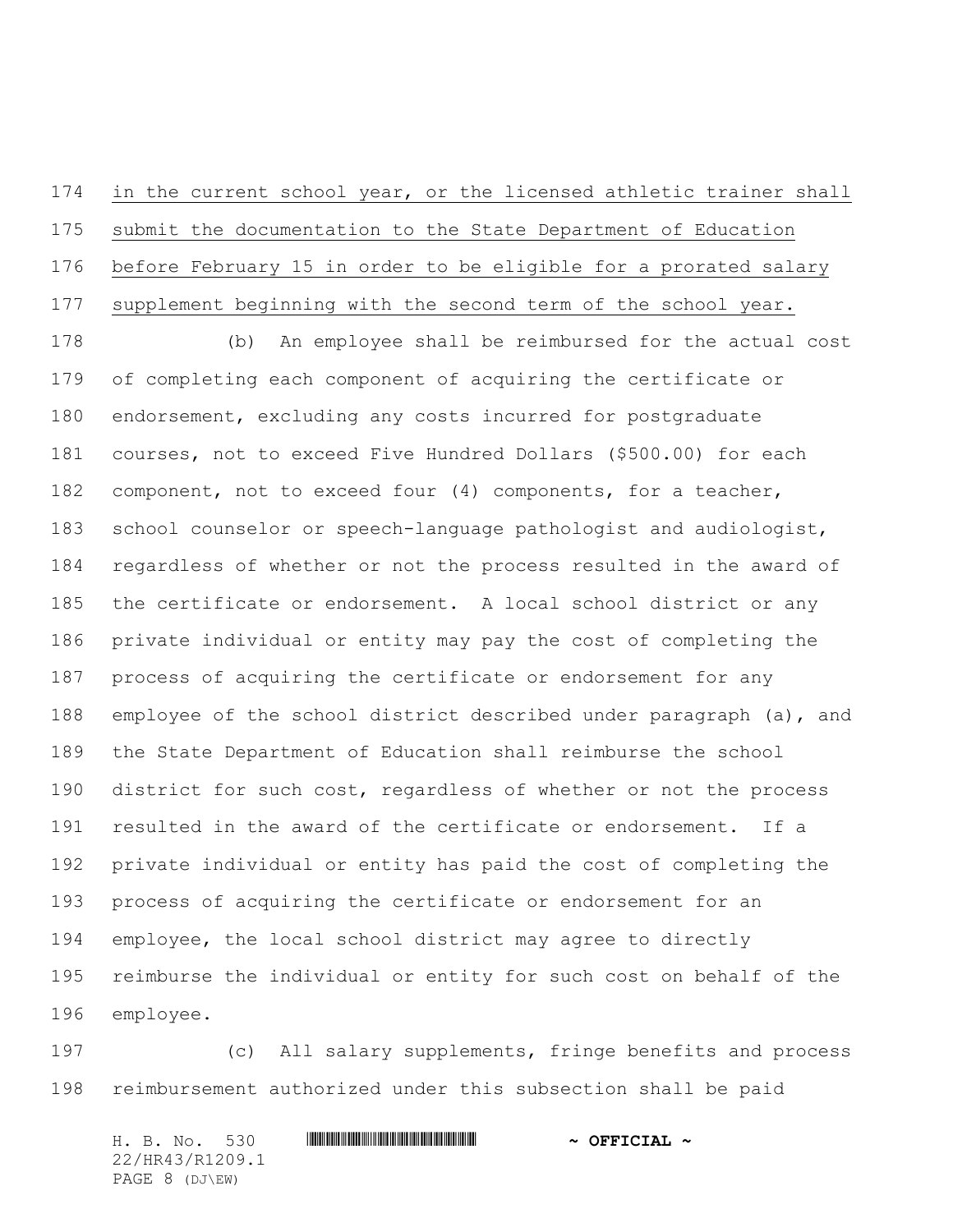directly by the State Department of Education to the local school district and shall be in addition to its **\* \* \*** adequate education program allotments and not a part thereof in accordance with regulations promulgated by the State Board of Education. Local school districts shall not reduce the local supplement paid to any employee receiving such salary supplement, and the employee shall receive any local supplement to which employees with similar training and experience otherwise are entitled. However, an educational employee shall receive the salary supplement in the amount of Six Thousand Dollars (\$6,000.00) for only one (1) of the qualifying certifications authorized under paragraph (a) of this subsection. No school district shall provide more than one (1) annual salary supplement under the provisions of this subsection to any one (1) individual employee holding multiple qualifying national certifications.

 (d) If an employee for whom such cost has been paid, in full or in part, by a local school district or private individual or entity fails to complete the certification or endorsement process, the employee shall be liable to the school district or individual or entity for all amounts paid by the school district or individual or entity on behalf of that employee toward his or her certificate or endorsement.

 (3) The following employees shall receive an annual salary supplement in the amount of Four Thousand Dollars (\$4,000.00),

H. B. No. 530 \*HR43/R1209.1\* **~ OFFICIAL ~** 22/HR43/R1209.1 PAGE 9 (DJ\EW)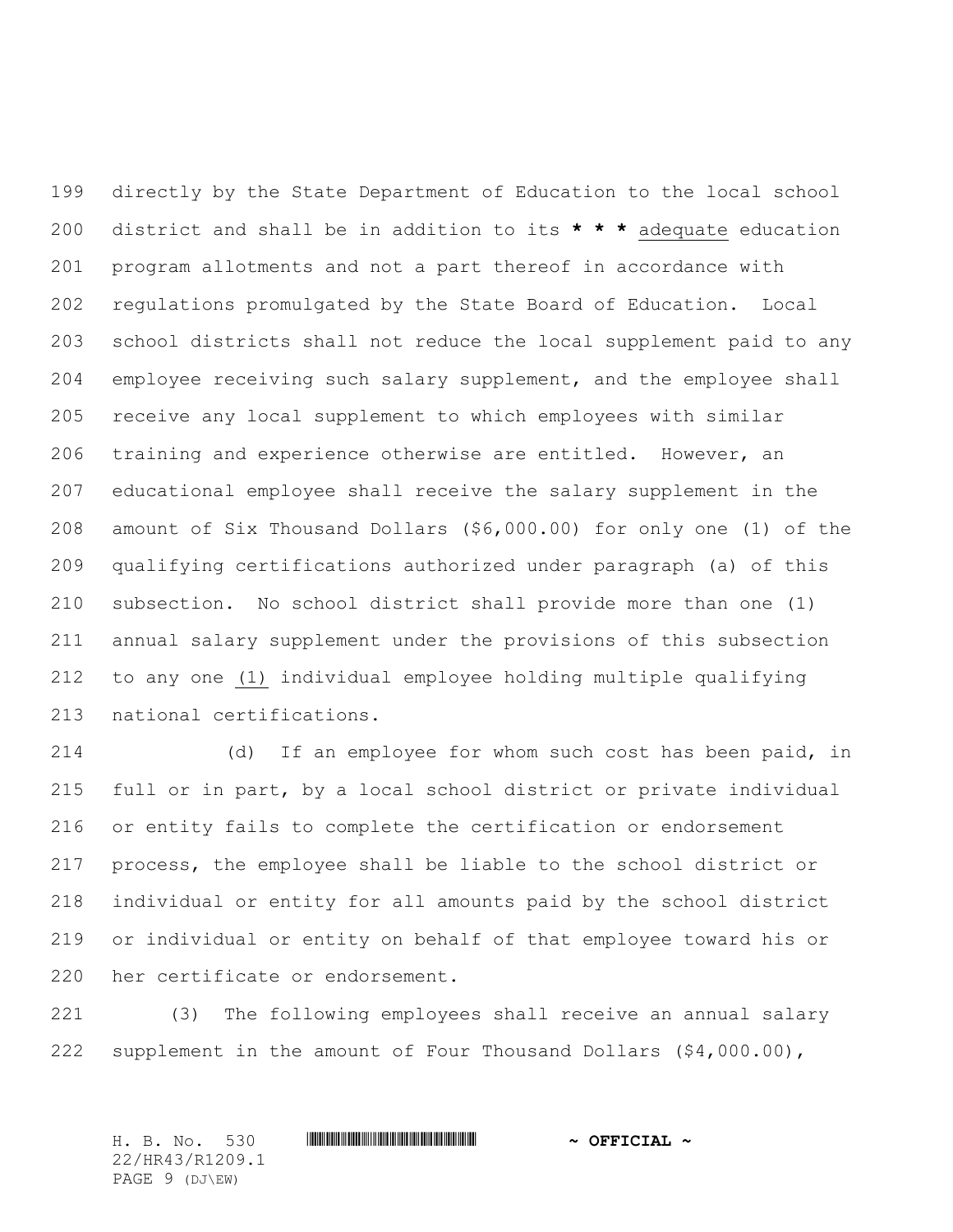plus fringe benefits, in addition to any other compensation to which the employee may be entitled:

 Effective July 1, 2016, if funds are available for that purpose, any licensed teacher who has met the requirements and acquired a Master Teacher Certificate from the National Board for Professional Teaching Standards and who is employed in a public school district located in one (1) of the following counties: Claiborne, Adams, Jefferson, Wilkinson, Amite, Bolivar, Coahoma, Leflore, Quitman, Sharkey, Issaquena, Sunflower, Washington, Holmes, Yazoo and Tallahatchie. The salary supplement awarded under the provisions of this subsection (3) shall be in addition to the salary supplement awarded under the provisions of subsection (2) of this section.

 Teachers who meet the qualifications for a salary supplement under this subsection (3) who are assigned for less than one (1) full year or less than full time for the school year shall receive the salary supplement in a prorated manner, with the portion of the teacher's assignment to the critical geographic area to be determined as of June 15th of the school year.

 (4) (a) This section shall be known and may be cited as the "Mississippi Performance-Based Pay (MPBP)" plan. In addition to the minimum base pay described in this section, only after full funding of MAEP and if funds are available for that purpose, the State of Mississippi may provide monies from state funds to school districts for the purposes of rewarding **\* \* \*** licensed teachers,

H. B. No. 530 \*HR43/R1209.1\* **~ OFFICIAL ~** 22/HR43/R1209.1 PAGE 10 (DJ\EW)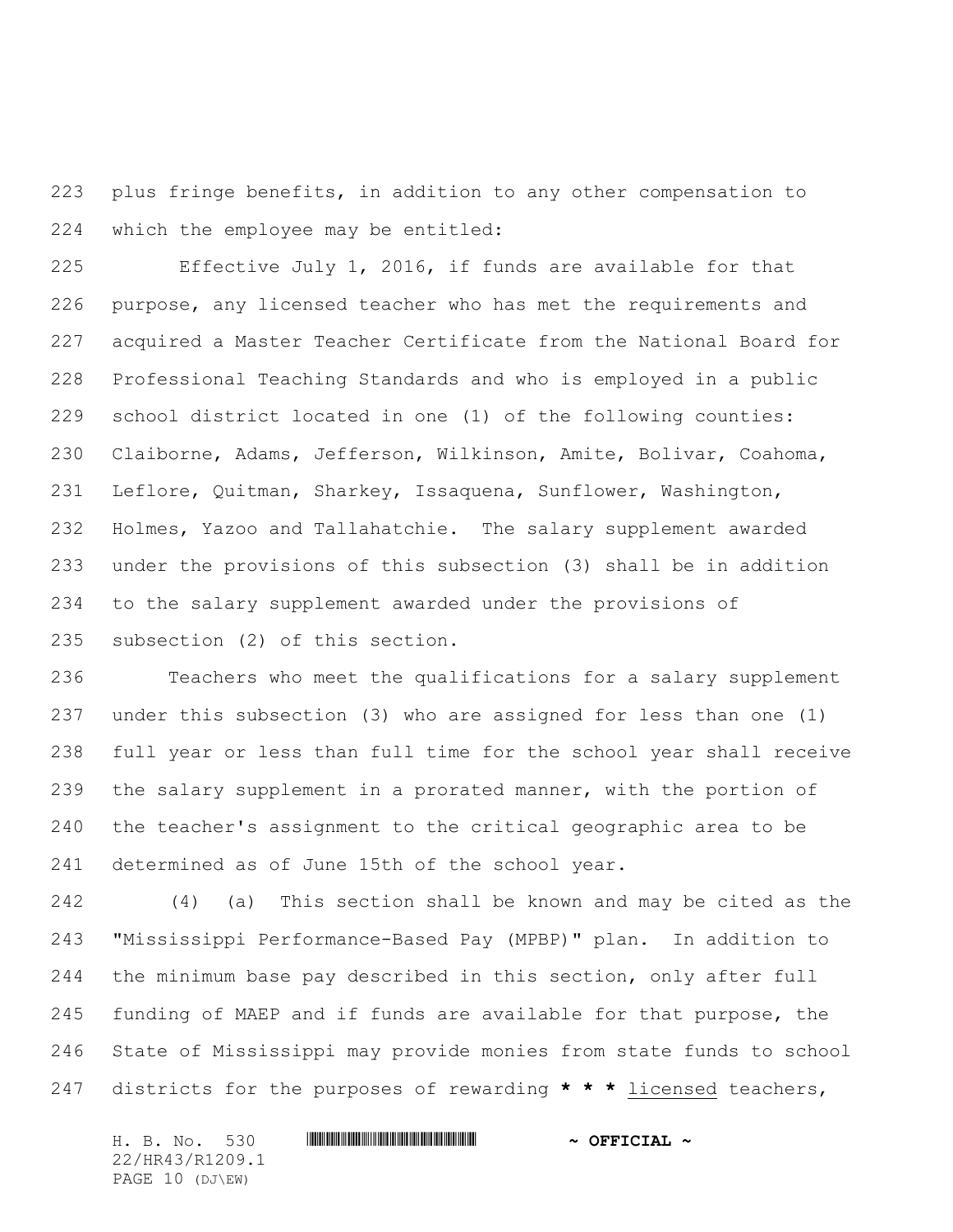administrators and nonlicensed personnel at individual schools showing improvement in student test scores. The MPBP plan shall be developed by the State Department of Education based on the following criteria:

 (i) It is the express intent of this legislation that the MPBP plan shall utilize only existing standards of accreditation and assessment as established by the State Board of Education.

 (ii) To ensure that all of Mississippi's teachers, administrators and nonlicensed personnel at all schools have equal access to the monies set aside in this section, the MPBP program shall be designed to calculate each school's performance as determined by the school's increase in scores from the prior school year. The MPBP program shall be based on a standardized scores rating where all levels of schools can be judged in a statistically fair and reasonable way upon implementation. At the end of each year, after all student achievement scores have been standardized, the State Department of Education shall implement the MPBP plan.

 (iii) To ensure all teachers cooperate in the spirit of teamwork, individual schools shall submit a plan to the local school district to be approved before the beginning of each school year beginning July 1, 2008. The plan shall include, but 271 not be limited to, how all teachers, regardless of subject area,

22/HR43/R1209.1 PAGE 11 (DJ\EW)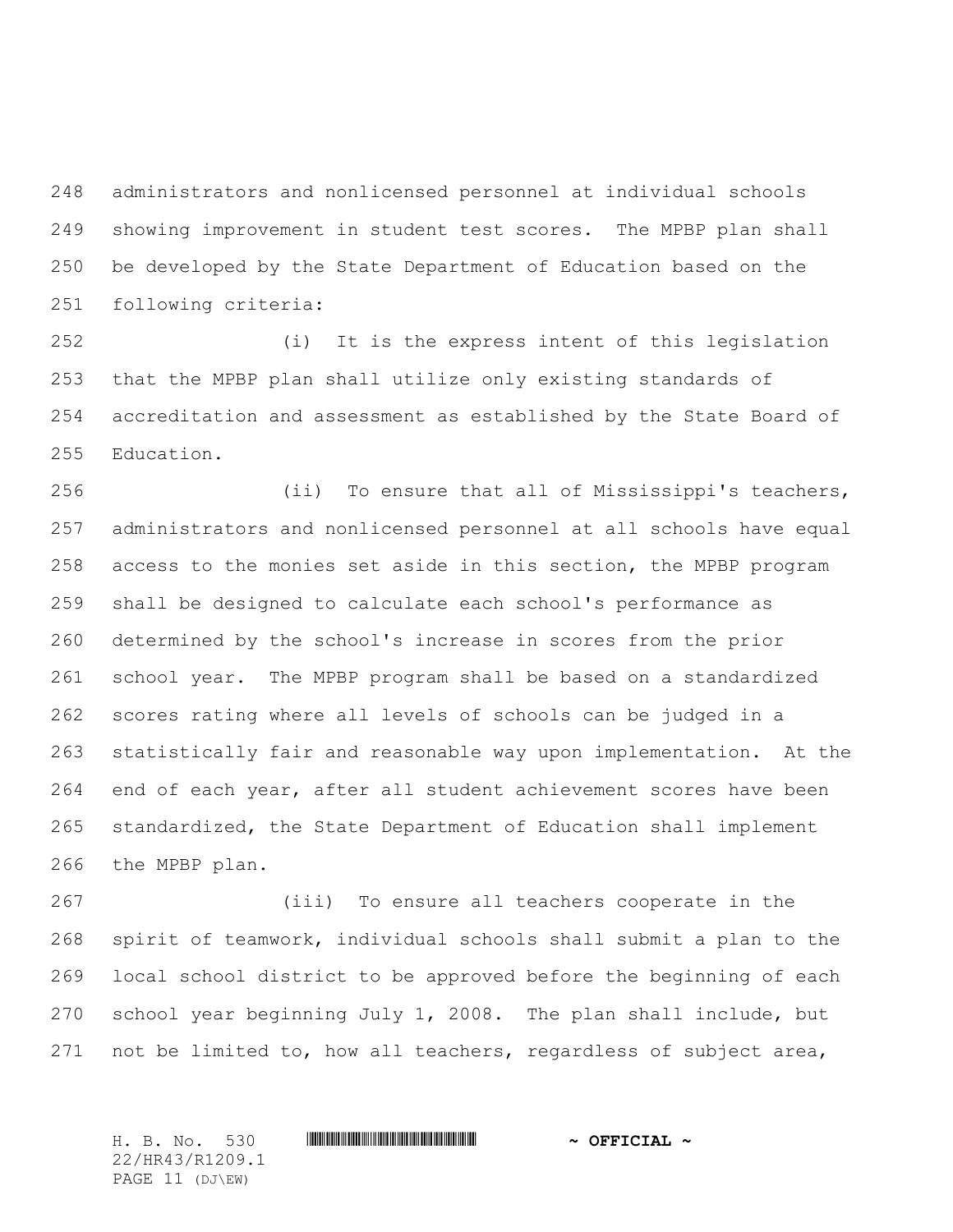and administrators will be responsible for improving student achievement for their individual school.

 (b) The State Board of Education shall develop the processes and procedures for designating schools eligible to participate in the MPBP. State assessment results, growth in student achievement at individual schools and other measures deemed appropriate in designating successful student achievement shall be used in establishing MPBP criteria. **\* \* \***

 (5) (a) **\* \* \*** If funds are available for that purpose, each school in Mississippi shall have mentor teachers, as defined by Sections 37-9-201 through 37-9-213, who shall receive additional base compensation provided for by the State Legislature in the amount of One Thousand Dollars (\$1,000.00) per each beginning teacher that is being mentored. The additional state compensation shall be limited to those mentor teachers that provide mentoring services to beginning teachers. For the purposes of such funding, a beginning teacher shall be defined as any teacher in any school in Mississippi that has less than one (1) year of classroom experience teaching in a public school. For the purposes of such funding, no full-time academic teacher shall mentor more than two (2) beginning teachers.

 (b) To be eligible for this state funding, the individual school must have a classroom management program approved by the local school board.

H. B. No. 530 \*HR43/R1209.1\* **~ OFFICIAL ~** 22/HR43/R1209.1 PAGE 12 (DJ\EW)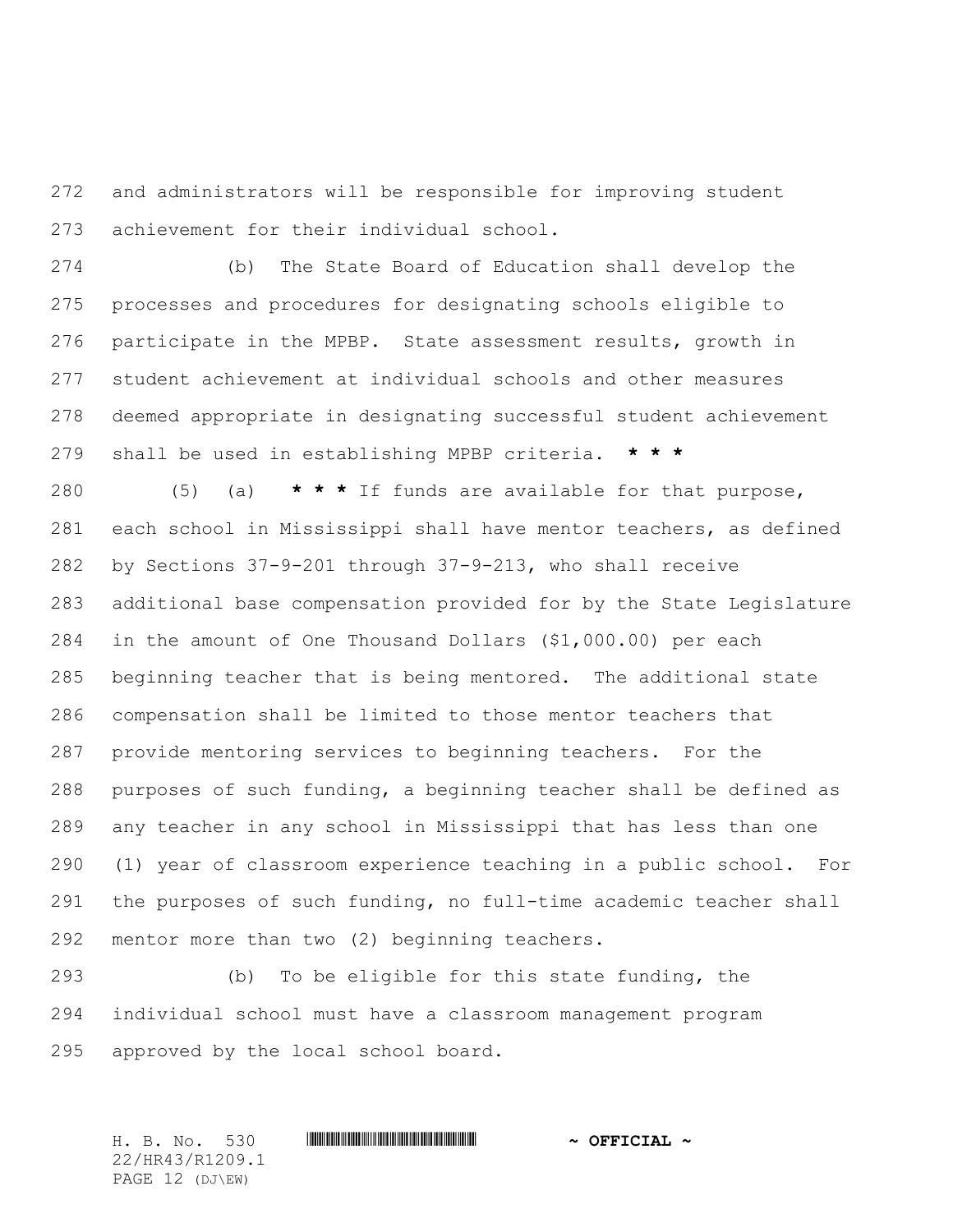(6) Effective with the 2014-2015 school year, the school districts participating in the Pilot Performance-Based Compensation System pursuant to Section 37-19-9 may award additional teacher and administrator pay based thereon.

 **SECTION 3.** Section 37-21-7, Mississippi Code of 1972, is amended as follows:

 37-21-7. (1) This section shall be referred to as the "Mississippi Elementary Schools Assistant Teacher Program," the purpose of which shall be to provide an early childhood education program that assists in the instruction of basic skills. The State Board of Education is authorized, empowered and directed to implement a statewide system of assistant teachers in kindergarten classes and in the first, second and third grades. The assistant teacher shall assist pupils in actual instruction under the strict supervision of a licensed teacher.

 (2) (a) Except as otherwise authorized under subsection (7), each school district shall employ the total number of assistant teachers funded under subsection (6) of this section. The superintendent of each district shall assign the assistant teachers to the kindergarten, first-, second- and third-grade classes in the district in a manner that will promote the maximum efficiency, as determined by the superintendent, in the instruction of skills such as verbal and linguistic skills, logical and mathematical skills, and social skills.

22/HR43/R1209.1 PAGE 13 (DJ\EW)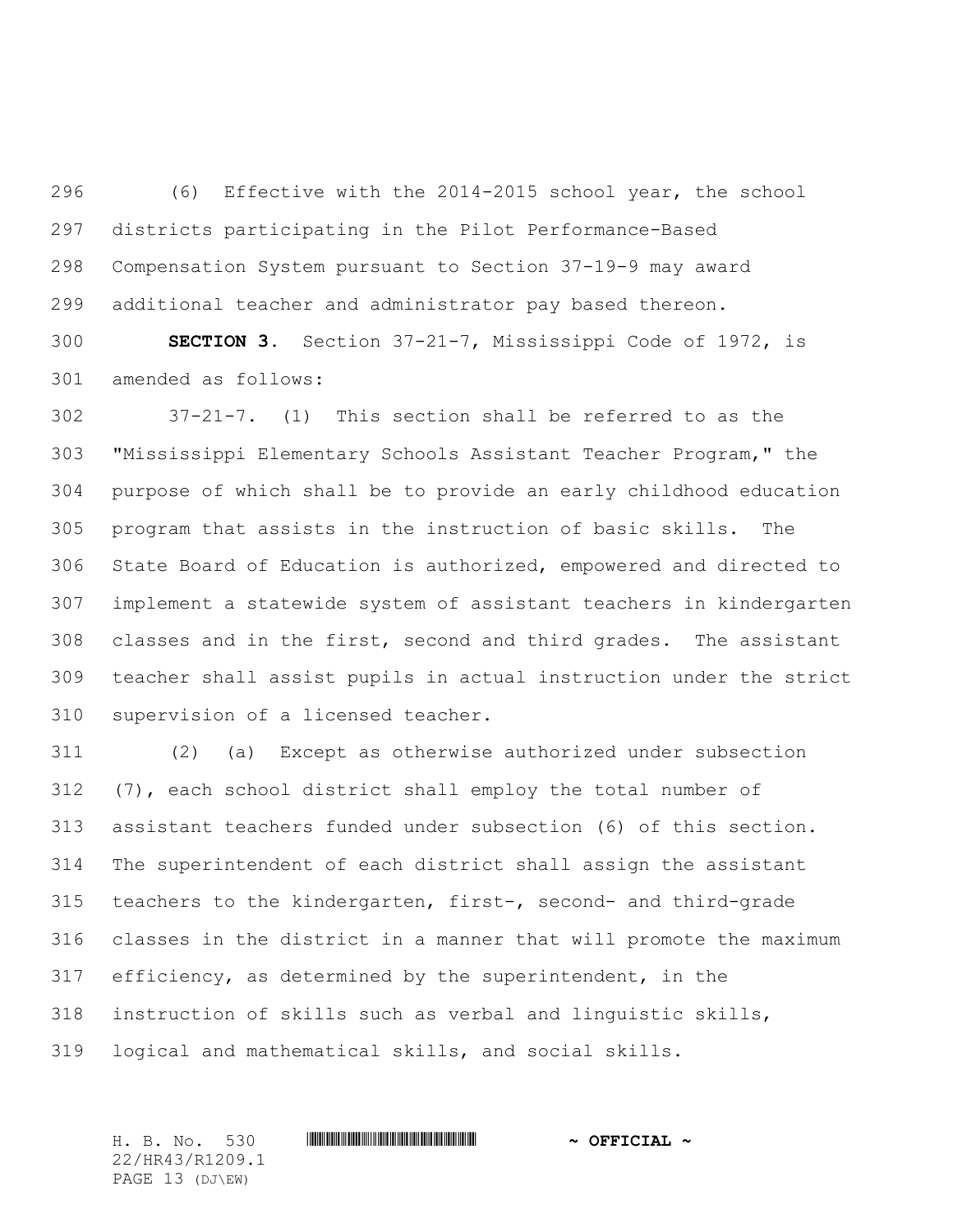(b) If a licensed teacher to whom an assistant teacher has been assigned is required to be absent from the classroom, the assistant teacher may assume responsibility for the classroom in lieu of a substitute teacher. However, no assistant teacher shall assume sole responsibility of the classroom for more than three (3) consecutive school days. Further, in no event shall any assistant teacher be assigned to serve as a substitute teacher for any teacher other than the licensed teacher to whom that assistant teacher has been assigned.

 (3) Assistant teachers shall have, at a minimum, a high school diploma or a High School Equivalency Diploma equivalent, and shall show demonstratable proficiency in reading and writing skills. The State Department of Education shall develop a testing procedure for assistant teacher applicants to be used in all school districts in the state.

 (4) (a) In order to receive funding, each school district shall:

 (i) Submit a plan on the implementation of a reading improvement program to the State Department of Education; and

 (ii) Develop a plan of educational accountability and assessment of performance, including pretests and posttests, for reading in Grades 1 through 6.

(b) Additionally, each school district shall:

H. B. No. 530 \*HR43/R1209.1\* **~ OFFICIAL ~** 22/HR43/R1209.1 PAGE 14 (DJ\EW)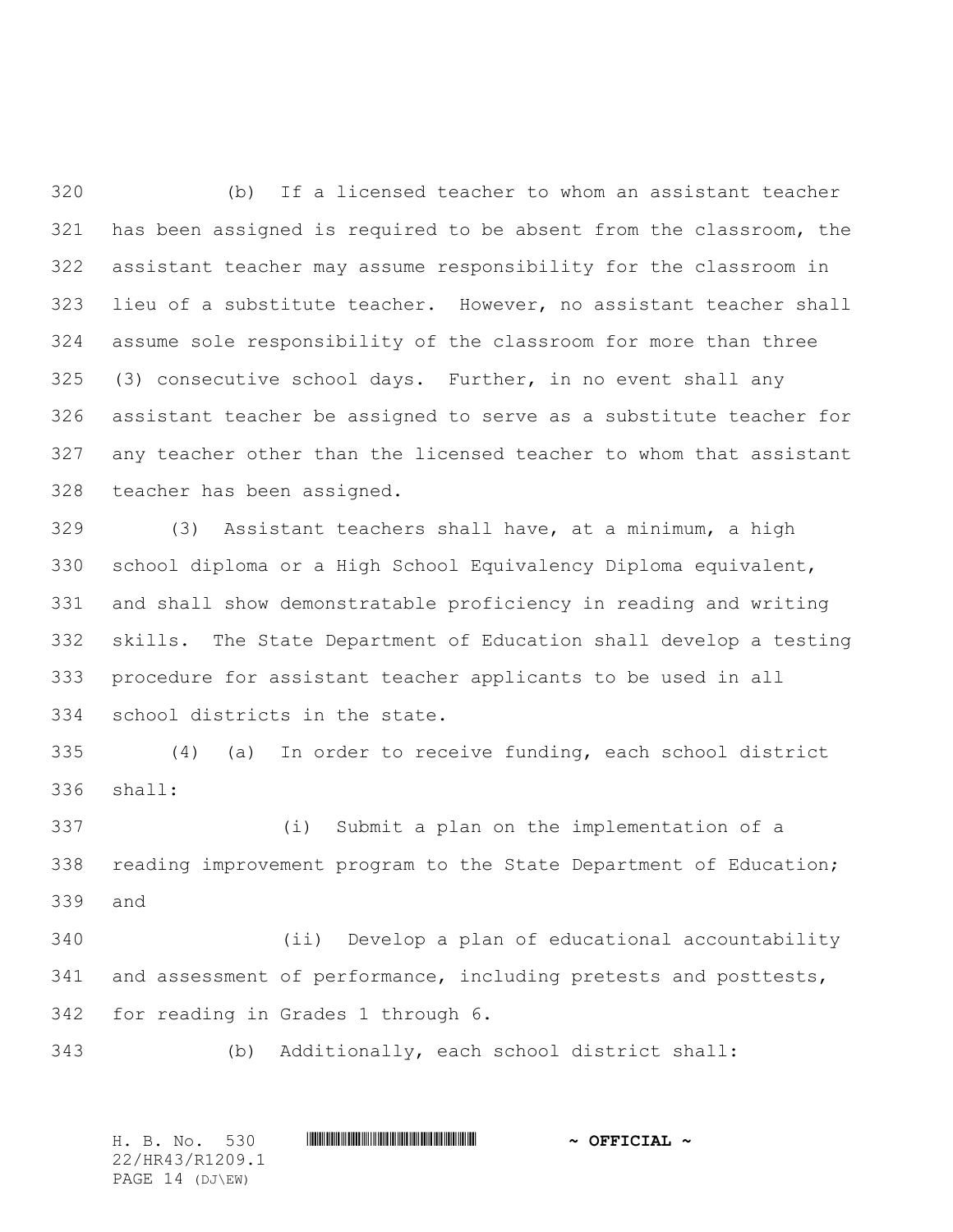(i) Provide annually a mandatory preservice orientation session, using an existing in-school service day, for administrators and teachers on the effective use of assistant teachers as part of a team in the classroom setting and on the role of assistant teachers, with emphasis on program goals; (ii) Hold periodic workshops for administrators and teachers on the effective use and supervision of assistant teachers; (iii) Provide training annually on specific instructional skills for assistant teachers; (iv) Annually evaluate their program in accordance with their educational accountability and assessment of performance plan; and (v) Designate the necessary personnel to supervise and report on their program. (5) The State Department of Education shall: (a) Develop and assist in the implementation of a statewide uniform training module, subject to the availability of funds specifically appropriated therefor by the Legislature, which shall be used in all school districts for training administrators, teachers and assistant teachers. The module shall provide for the consolidated training of each assistant teacher and teacher to whom the assistant teacher is assigned, working together as a team, and shall require further periodic training for

H. B. No. 530 \*HR43/R1209.1\* **~ OFFICIAL ~** 22/HR43/R1209.1 PAGE 15 (DJ\EW)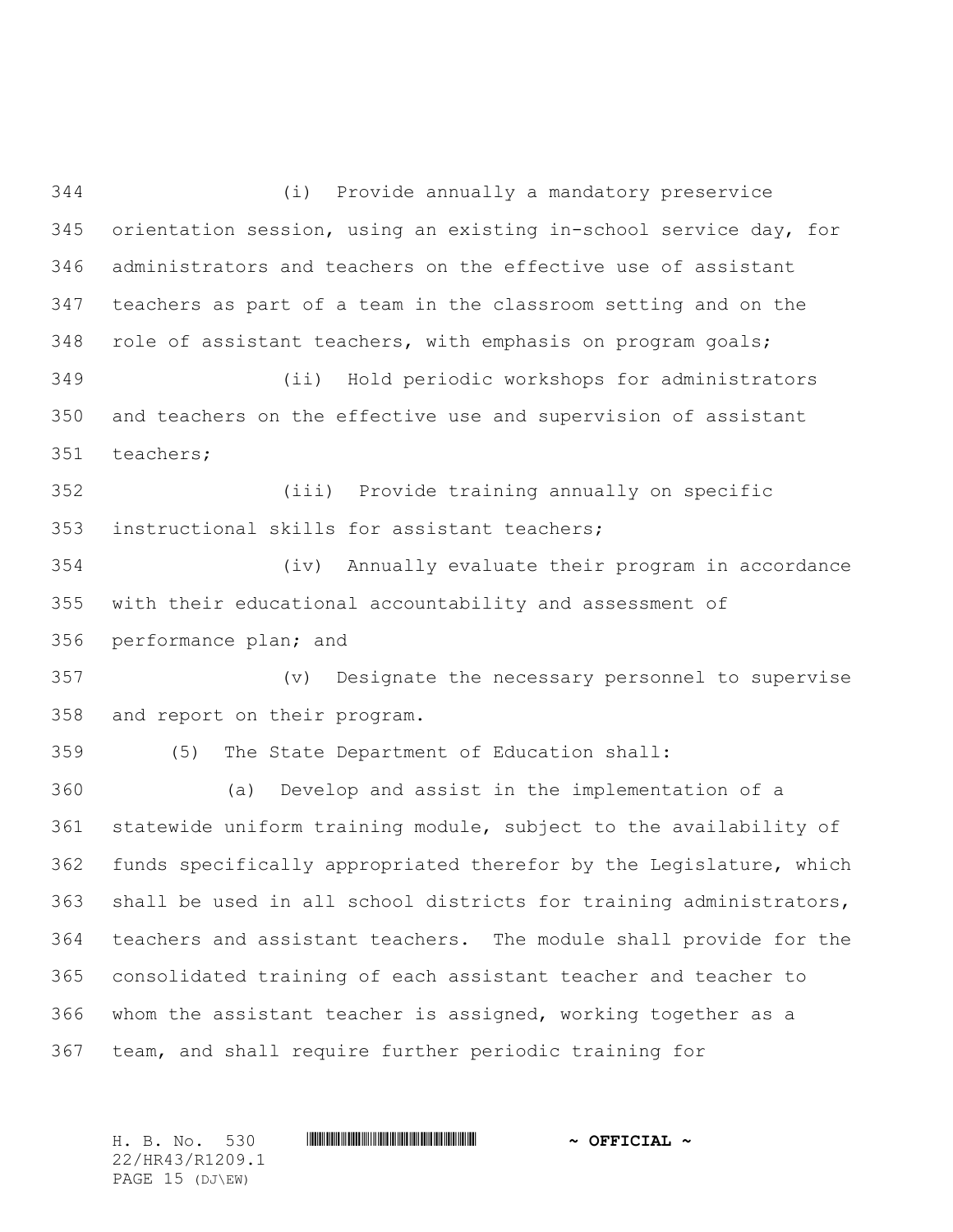administrators, teachers and assistant teachers regarding the role of assistant teachers;

 (b) Annually evaluate the program on the district and state level. Subject to the availability of funds specifically appropriated therefor by the Legislature, the department shall develop: (i) uniform evaluation reports, to be performed by the principal or assistant principal, to collect data for the annual overall program evaluation conducted by the department; or (ii) a program evaluation model that, at a minimum, addresses process evaluation; and

 (c) Promulgate rules, regulations and such other standards deemed necessary to effectuate the purposes of this section. Noncompliance with the provisions of this section and any rules, regulations or standards adopted by the department may result in a violation of compulsory accreditation standards as established by the State Board of Education and the Commission on School Accreditation.

 (6) In addition to other funds allotted under the Minimum Education or Adequate Education Program, each school district shall be allotted sufficient funding for the purpose of employing assistant teachers. No assistant teacher shall be paid less than the amount he or she received in the prior school year. No school district shall receive any funds under this section for any school year during which the aggregate amount of the local contribution

22/HR43/R1209.1 PAGE 16 (DJ\EW)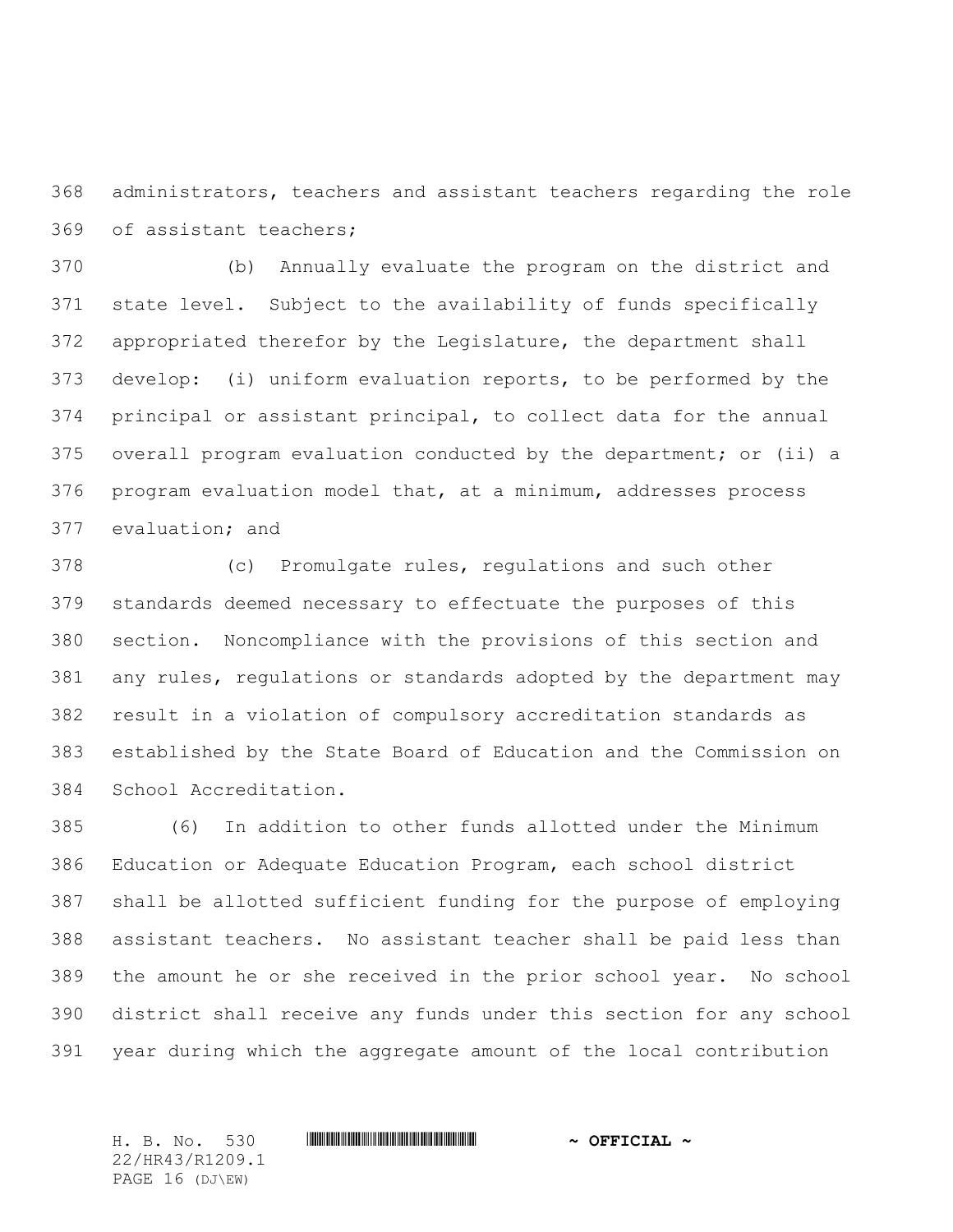to the salaries of assistant teachers by the district shall have been reduced below such amount for the previous year.

 For assistant teachers, the minimum annual salary shall be as follows:

 **\* \* \*** 2022-2023 Minimum Salary................... \$17,000.00 In addition, for each one percent (1%) that the Sine Die General Fund Revenue Estimate Growth exceeds five percent (5%) in fiscal year 2006, as certified by the Legislative Budget Office to the State Board of Education and subject to the specific appropriation therefor by the Legislature, the State Board of Education shall revise the salary scale in the appropriate year to provide an additional one percent (1%) across-the-board increase in the base salaries for assistant teachers. The State Board of Education shall revise the salaries prescribed above for assistant teachers to conform to any adjustments made in prior fiscal years due to revenue growth over and above five percent (5%). The assistant teachers shall not be restricted to working only in the grades for which the funds were allotted, but may be assigned to other classes as provided in subsection (2)(a) of this section. (7) (a) As an alternative to employing assistant teachers, any school district may use the allotment provided under subsection (6) of this section for the purpose of employing licensed teachers for kindergarten, first-, second- and

 third-grade classes; however, no school district shall be authorized to use the allotment for assistant teachers for the

H. B. No. 530 \*HR43/R1209.1\* **~ OFFICIAL ~** 22/HR43/R1209.1 PAGE 17 (DJ\EW)